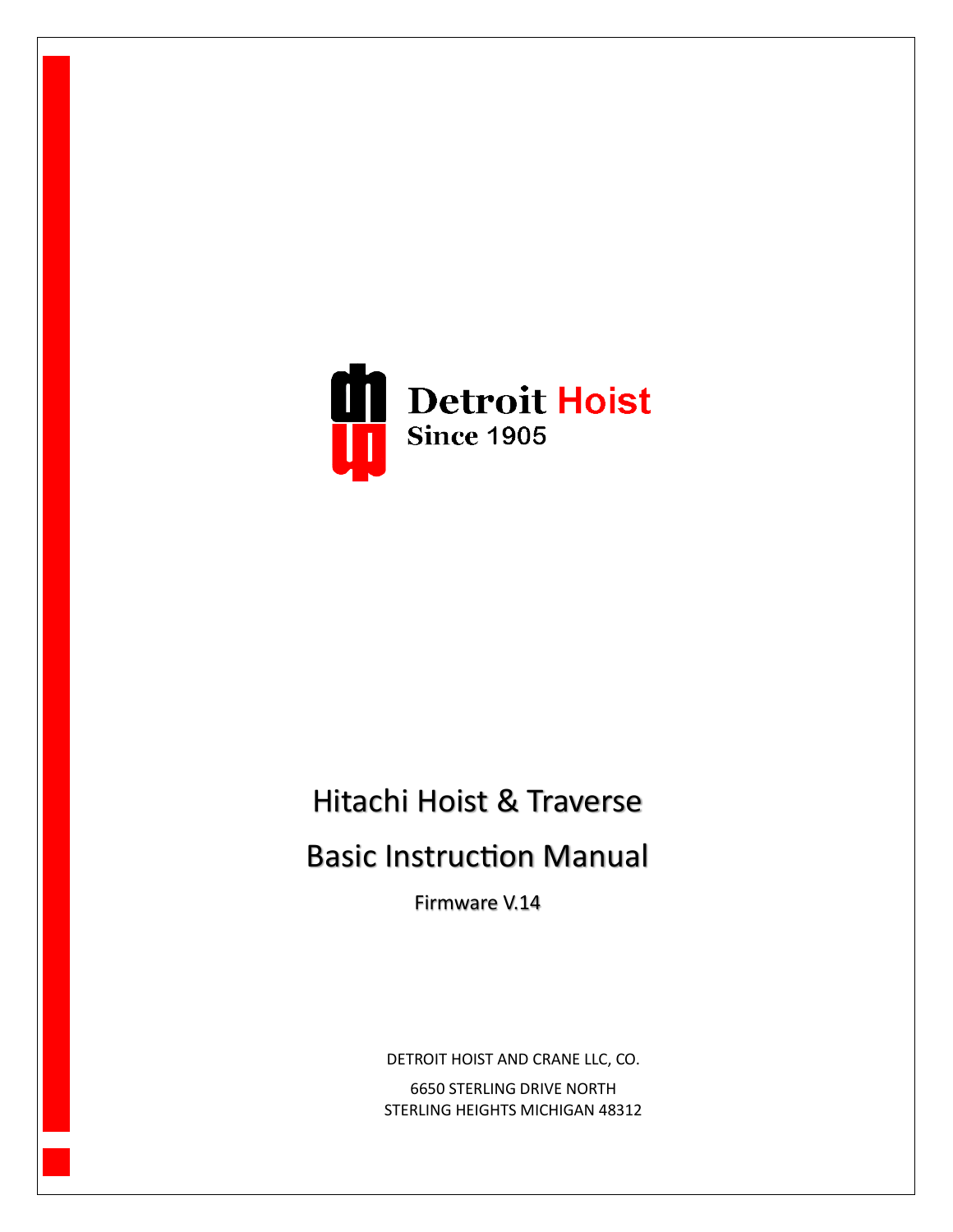#### **Introduction**

Each Detroit Hoist comes equipped with Hitachi variable frequency drives to control each supplied motion and in most cases will not require any field adjustment. If adjustments or different configurations are required, use this manual to make those changes or contact *Detroit Hoist technical department 1 (800) 521-9126.*

| $\bullet$ |                                                                                   |  |
|-----------|-----------------------------------------------------------------------------------|--|
|           |                                                                                   |  |
|           |                                                                                   |  |
|           | Start of Run Motor Check / Motor & Brake Torque Proving * Closed Loop Only *  P12 |  |
|           |                                                                                   |  |
|           |                                                                                   |  |
|           |                                                                                   |  |
|           |                                                                                   |  |
|           | Clearing Trip Data (Material According to the Clearing Trip Data (P18)            |  |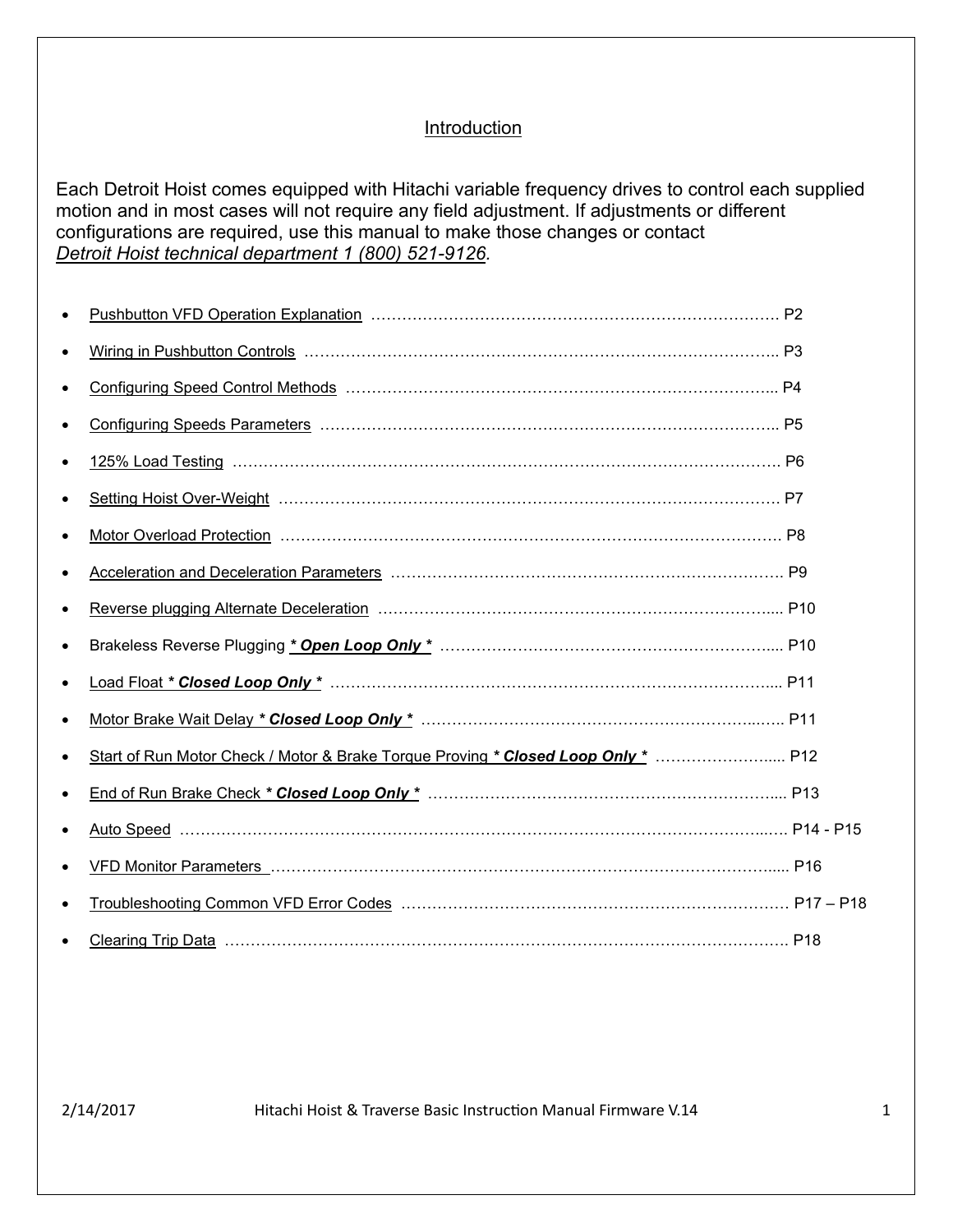# **Pushbutton VFD Operation Explanation**

| Pushbutton                            | <b>VFD Action</b>                                                                                                                    |                                                                                                                                      |                                                                                                                                      |                                                                                                                                   |                                                                                                                                   |
|---------------------------------------|--------------------------------------------------------------------------------------------------------------------------------------|--------------------------------------------------------------------------------------------------------------------------------------|--------------------------------------------------------------------------------------------------------------------------------------|-----------------------------------------------------------------------------------------------------------------------------------|-----------------------------------------------------------------------------------------------------------------------------------|
| Action                                | 2-Speed                                                                                                                              | 2-Speed Inf.Var                                                                                                                      | 3-Speed                                                                                                                              | 3-Speed Inf. Var                                                                                                                  | 0-10V POT                                                                                                                         |
| Press to 1st<br>step                  | Accelerates to<br>1st speed<br>frequency.                                                                                            | Accelerates to<br>1st speed<br>frequency.                                                                                            | Accelerates to<br>1st speed<br>frequency.                                                                                            | Accelerates to 1st<br>speed frequency.                                                                                            | Accelerates to 1st<br>speed frequency<br>or frequency<br>determined by<br>0-10V reference                                         |
| Press to 2nd<br>step                  | Accelerates to<br>2nd speed<br>frequency.                                                                                            | Accelerates to<br>2nd speed<br>frequency.                                                                                            | Accelerates to<br>2nd speed<br>frequency.                                                                                            | Maintains the<br>speed frequency<br>before the button<br>was pushed to<br>the 2nd step.                                           | N/A                                                                                                                               |
| Press to 3rd<br>step                  | N/A                                                                                                                                  | N/A                                                                                                                                  | Accelerates to<br>3rd speed<br>frequency.                                                                                            | Accelerates to 3rd<br>speed frequency.                                                                                            | N/A                                                                                                                               |
| Release to<br>2 <sub>nd</sub><br>step | N/A                                                                                                                                  | N/A                                                                                                                                  | <b>Decelerates</b><br>2nd speed<br>frequency.                                                                                        | Maintains speed<br>before the button<br>was released to<br>the 2nd step.                                                          | N/A                                                                                                                               |
| Release to<br>1st<br>step             | Decelerates to<br>1st speed<br>frequency.                                                                                            | <b>Maintains</b><br>speed<br>frequency<br>before the<br>button was<br>released to the<br>1st Step.                                   | Decelerates to<br>1st speed<br>frequency.                                                                                            | Decelerates to 1st<br>speed frequency.                                                                                            | N/A                                                                                                                               |
| Complete<br>release from<br>any step  | Decelerates to<br>zero speed and<br>floats the load<br>until the load<br>float timer has<br>expired then<br>sets the motor<br>brake. | Decelerates to<br>zero speed and<br>floats the load<br>until the load<br>float timer has<br>expired then<br>sets the motor<br>brake. | Decelerates to<br>zero speed and<br>floats the load<br>until the load<br>float timer has<br>expired then<br>sets the motor<br>brake. | Decelerates to<br>zero speed and<br>floats the load<br>until the load float<br>timer has expired<br>then sets the<br>motor brake. | Decelerates to<br>zero speed and<br>floats the load<br>until the load float<br>timer has expired<br>then sets the<br>motor brake. |

2/14/2017 Hitachi Hoist & Traverse Basic Instruction Manual Firmware V.14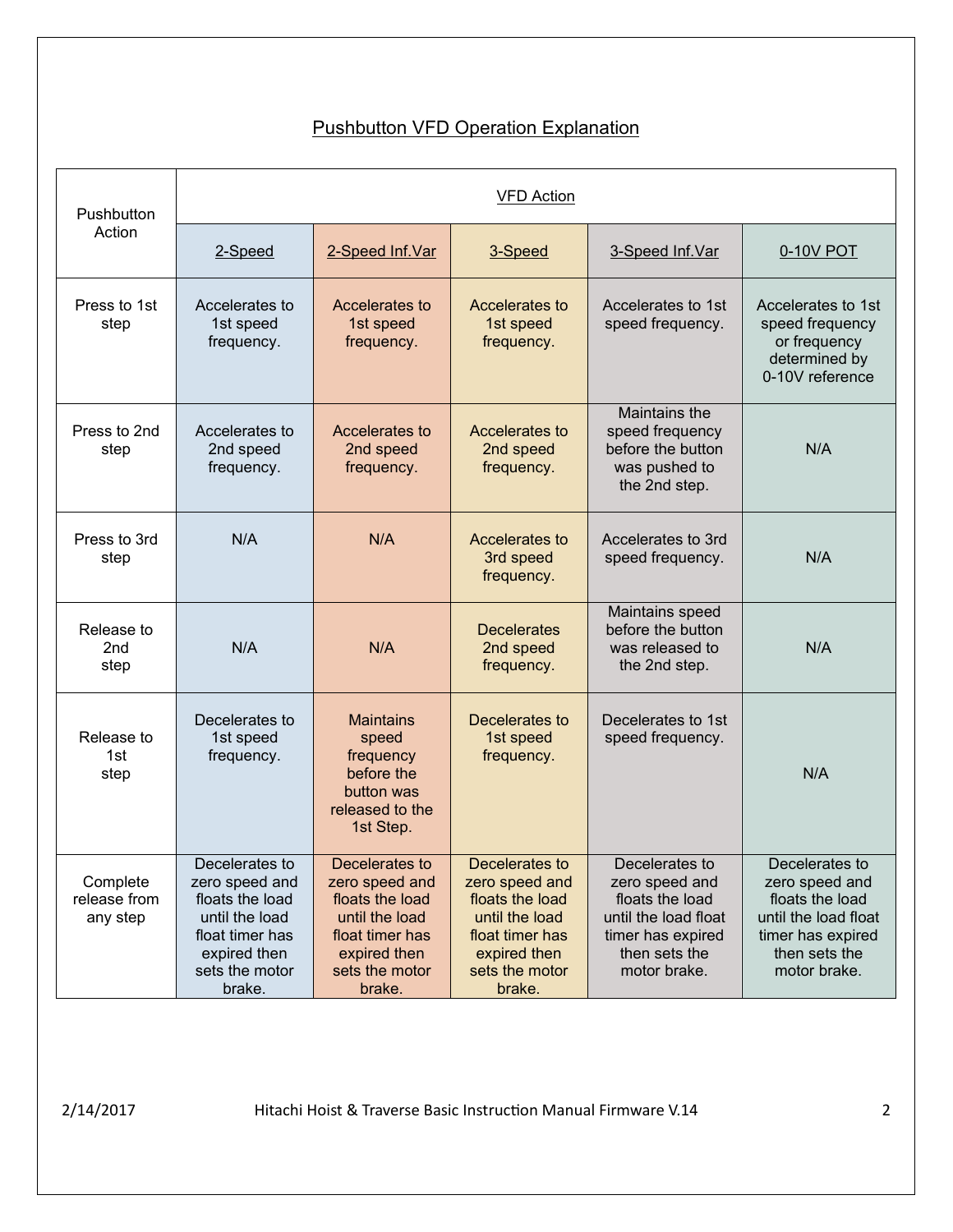# Wiring in Pushbutton Controls

Please use the chart as a reference for connecting the pushbutton wires to the corresponding control terminals. Please refer to supplied electrical schematic for proper installation. Terminals may vary based on model.

## *2-Step & 3-Step Control Wiring*

| <b>Pushbutton Wires</b>                               | <b>Control Terminals On Control Panel</b>     |
|-------------------------------------------------------|-----------------------------------------------|
| <b>Hoist Up Direction</b>                             | HU                                            |
| <b>Hoist Down Direction</b>                           | HD                                            |
| Hoist 2 <sup>nd</sup> Speed / 2 <sup>nd</sup> Step    | H2                                            |
| Hoist 3 <sup>rd</sup> Speed / 3 <sup>rd</sup> Step    | 110 vac to input 6 on interface card          |
|                                                       | 24 vdc to input 6 on VFD if no interface card |
| <b>Traverse Forward Direction</b>                     | TF / BF                                       |
| <b>Traverse Reverse Direction</b>                     | TR / BR                                       |
| Traverse 2 <sup>nd</sup> Speed / 2 <sup>nd</sup> Step | T2/B2                                         |
| Traverse 3rd Speed / 3rd Step                         | 110 vac to input 6 on interface card          |
|                                                       | 24 vdc to input 6 on VFD if no interface card |

## *Analog 0-10V Potentiometer*

| Controller                              | <b>Control Terminals On Control Panel</b> |
|-----------------------------------------|-------------------------------------------|
| <b>Hoist Up Direction</b>               | HU                                        |
| <b>Hoist Down Direction</b>             | HD.                                       |
| Hoist Analog 10V Reference              | <b>Terminal H on Hoist VFD</b>            |
| <b>Hoist Analog Ground Reference</b>    | Terminal L bottom row on Hoist VFD        |
| Hoist Analog Input Reference            | Terminal O on Hoist VFD                   |
| <b>Traverse Forward Direction</b>       | TF / BF                                   |
| <b>Traverse Reverse Direction</b>       | TR/BR                                     |
| Traverse Analog 10V Reference           | <b>Terminal H on Traverse VFD</b>         |
| <b>Traverse Analog Ground Reference</b> | Terminal L bottom row on Traverse VFD     |
| <b>Traverse Analog Input Reference</b>  | <b>Terminal O on Traverse VFD</b>         |

2/14/2017 Hitachi Hoist & Traverse Basic Instruction Manual Firmware V.14 3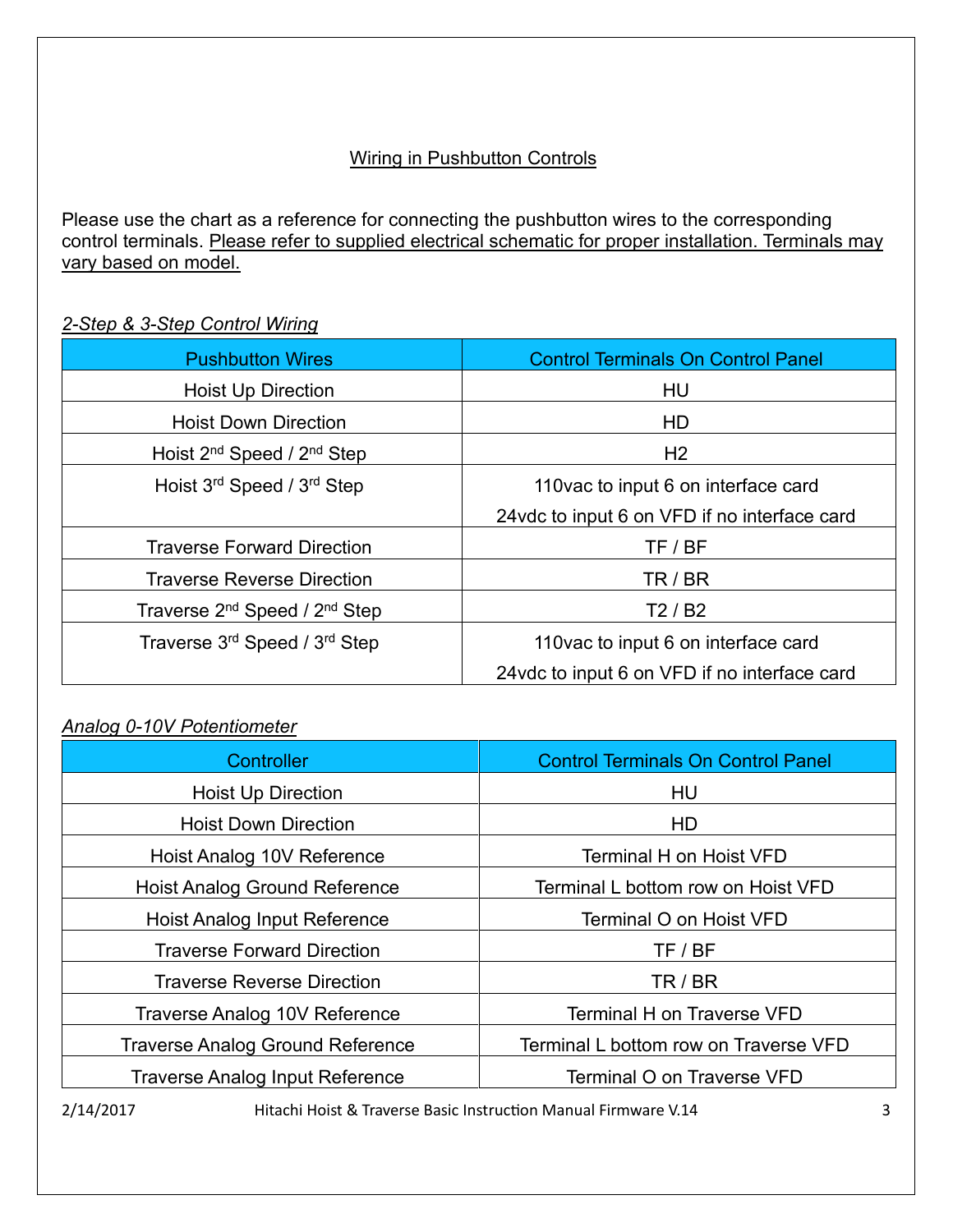## Configuring Speed Control Methods

All Detroit Hoist controls come pre-configured for 2-Step speed control unless otherwise specified. Detroit Hoist controls are designed to be easily configured for 2-Step, 2-Step Infinitely Variable, 3- Step, 3-Step Infinitely Variable, and an External Potentiometer speed control methods. The following will guide you in changing the speed control methods.

| <b>Speed Control Methods</b> | <u> Changes To Make</u>                                                                        |  |
|------------------------------|------------------------------------------------------------------------------------------------|--|
|                              | <b>Default From Factory</b>                                                                    |  |
| 2-Step                       | (1) Turn switch located on the side of the enclosure from INF VAR to TWO SPEED                 |  |
|                              | (2) If no switch is available Set VFD Parameter C017 = 00                                      |  |
|                              | $(3)$ Set VFD Parameter C006 = NO / 255                                                        |  |
|                              | (4) Set VFD Parameter P102 = $2^{nd}$ Speed Frequency (see note)                               |  |
| 2-Step Infinitely Variable   | (1) Turn switch located on the side of the enclosure from TWO SPEED to INF VAR.                |  |
|                              | (2) If no switch is available Set VFD Parameter C017 = 01                                      |  |
|                              | $(1)$ Change VFD Parameter C006 = 61                                                           |  |
| 3-Step                       | (2) Set VFD Parameter P102 = $2^{nd}$ Speed Frequency (see note)                               |  |
|                              | (3) Set VFD Parameter P103 = $3rd$ Speed Frequency (see note)                                  |  |
|                              | (1) Turn switch located on the side of the enclosure from TWO SPEED to INF VAR                 |  |
| 3-Step Infinitely Variable   | (2) If no switch is available Set VFD Parameter C017 = 01                                      |  |
|                              | $(3)$ Set VFD Parameter C006 = 61                                                              |  |
|                              | (4) Set VFD Parameter P103 = $3rd$ Speed Frequency (see note)                                  |  |
| Analog 0-10V                 | 0V = Low Speed VFD Parameter P101 (see note)<br>10V = High Speed VFD Parameter P102 (see note) |  |

*Note* – Speed frequency parameters P100 thru P104 are represented as a whole number. See example below to understand how to set the speed parameters.

Example: 10.00 Hz – P100 = 1000

Example: 15.00 Hz – P101 = 1500

Example: 39.99 Hz – P102 = 3999

2/14/2017 Hitachi Hoist & Traverse Basic Instruction Manual Firmware V.14 4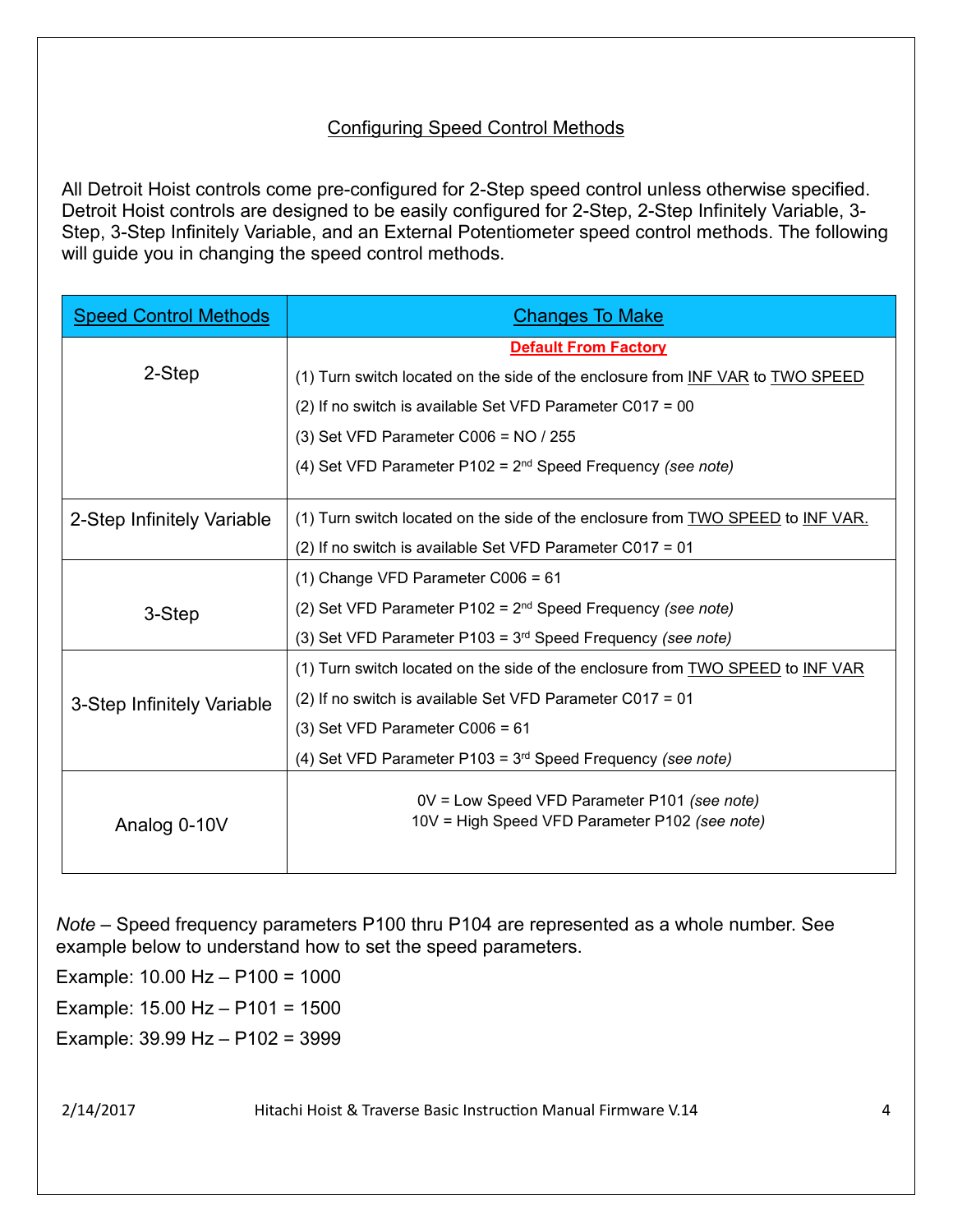## Configuring Speed Parameters

| <b>Speeds</b>                                | <b>VFD Parameters</b> |
|----------------------------------------------|-----------------------|
| Limit Area Speed                             | P <sub>100</sub>      |
| 1 <sup>st</sup> Step / 1 <sup>st</sup> Speed | P <sub>101</sub>      |
| 2 <sup>nd</sup> Step / 2 <sup>nd</sup> Speed | P <sub>102</sub>      |
| 3rd Step / 3 Speed                           | P <sub>103</sub>      |
| <b>Auto Speed</b>                            | P <sub>104</sub>      |

Limit Area Speed – This frequency speed setting is used in hoisting and traverse modes. This is the frequency speed the VFD will force to when input 4 is off on the VFD. This is used in hoisting when approaching the upper and lower limits as well as can be used for travel limits in traverse mode to force to slow speed.

 $1<sup>st</sup>$  Step / 1<sup>st</sup> Speed – This is the 1<sup>st</sup> speed / low speed frequency setting. This will be the 1<sup>st</sup> speed frequency as long as input 4 is on.

 $2^{nd}$  Step /  $2^{nd}$  Speed – This is the  $2^{nd}$  speed /  $2^{nd}$  step frequency setting. This is also the high speed setting for 0-10V external POT

 $3<sup>rd</sup>$  Step / 3 Speed – This is the  $3<sup>rd</sup>$  speed /  $3<sup>rd</sup>$  step frequency setting.

Auto Speed – This is the Auto speed frequency setting. This is used in hoisting only. This is the speed in which the hoist VFD will allow when lifting a light load or empty hook. (Do not exceed 90HZ)

*Note* – Speed frequency parameters P100 thru P104 are represented as a whole number. See example below to understand how to set the speed parameters.

Example: 10.00 Hz – P100 = 1000

Example: 15.00 Hz – P101 = 1500

Example: 39.99 Hz – P102 = 3999

2/14/2017 Hitachi Hoist & Traverse Basic Instruc�on Manual Firmware V.14 5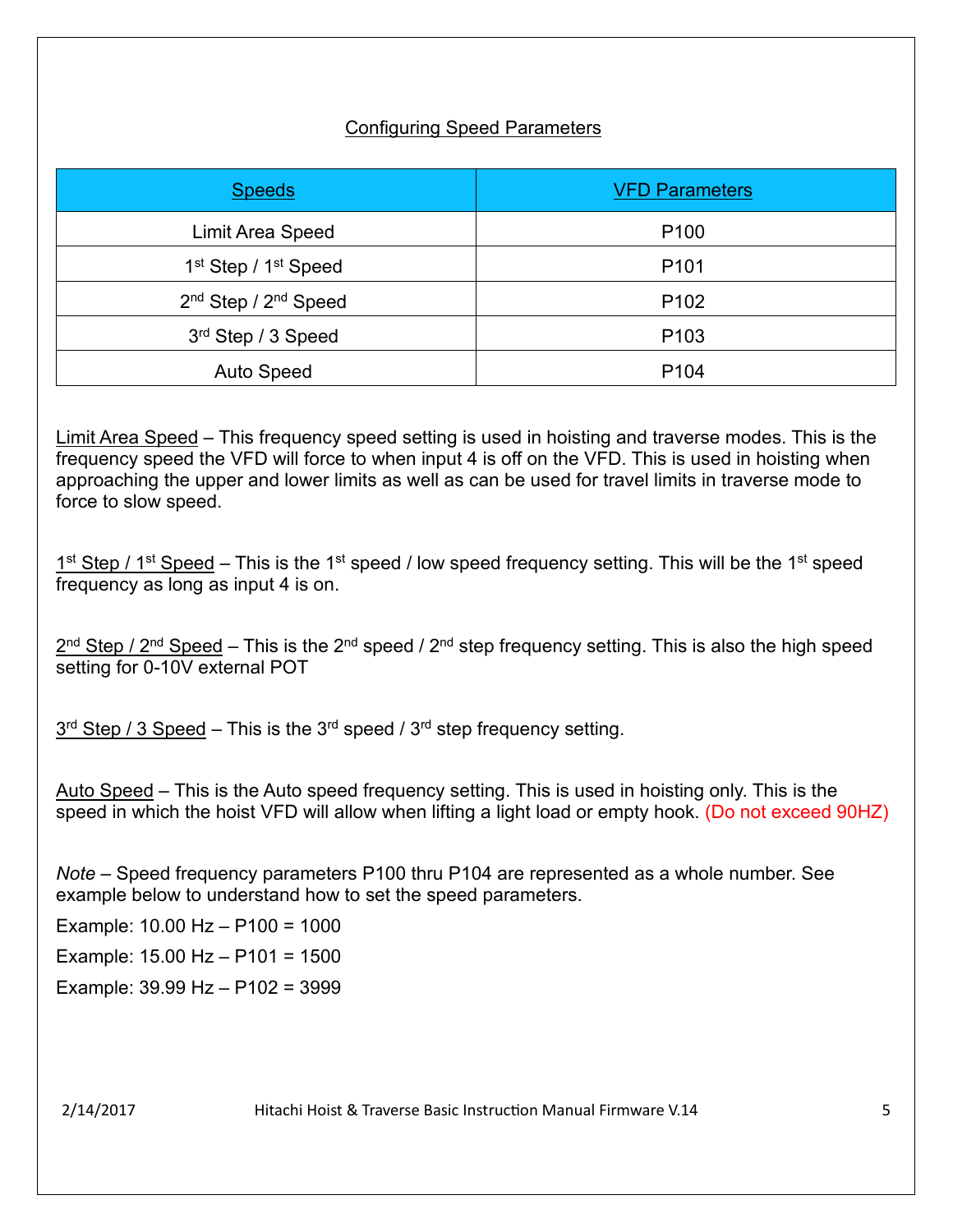## 125% Load Testing

Each hoist is live load tested at 125% at the Detroit Hoist factory prior to shipment, to pass inspection. If additional field testing is required, please use the provided instructions to do so.

(Step 1) Locate over-weight bypass switch and open it (see images below for BPS switch example).

(Step 2) Proceed to lift 125% of rated capacity. Once the 125% load is off the ground test all motions to ensure proper movement.

(Step 3) If all motions had proper movement then go to step 4. If any of the motions did not move properly please contact Detroit Hoist technical department 1 (800) 521-9126.

(Step 4) Remove the 125% load and close the over-weight bypass switch.





2/14/2017 Hitachi Hoist & Traverse Basic Instruction Manual Firmware V.14  $\,$  6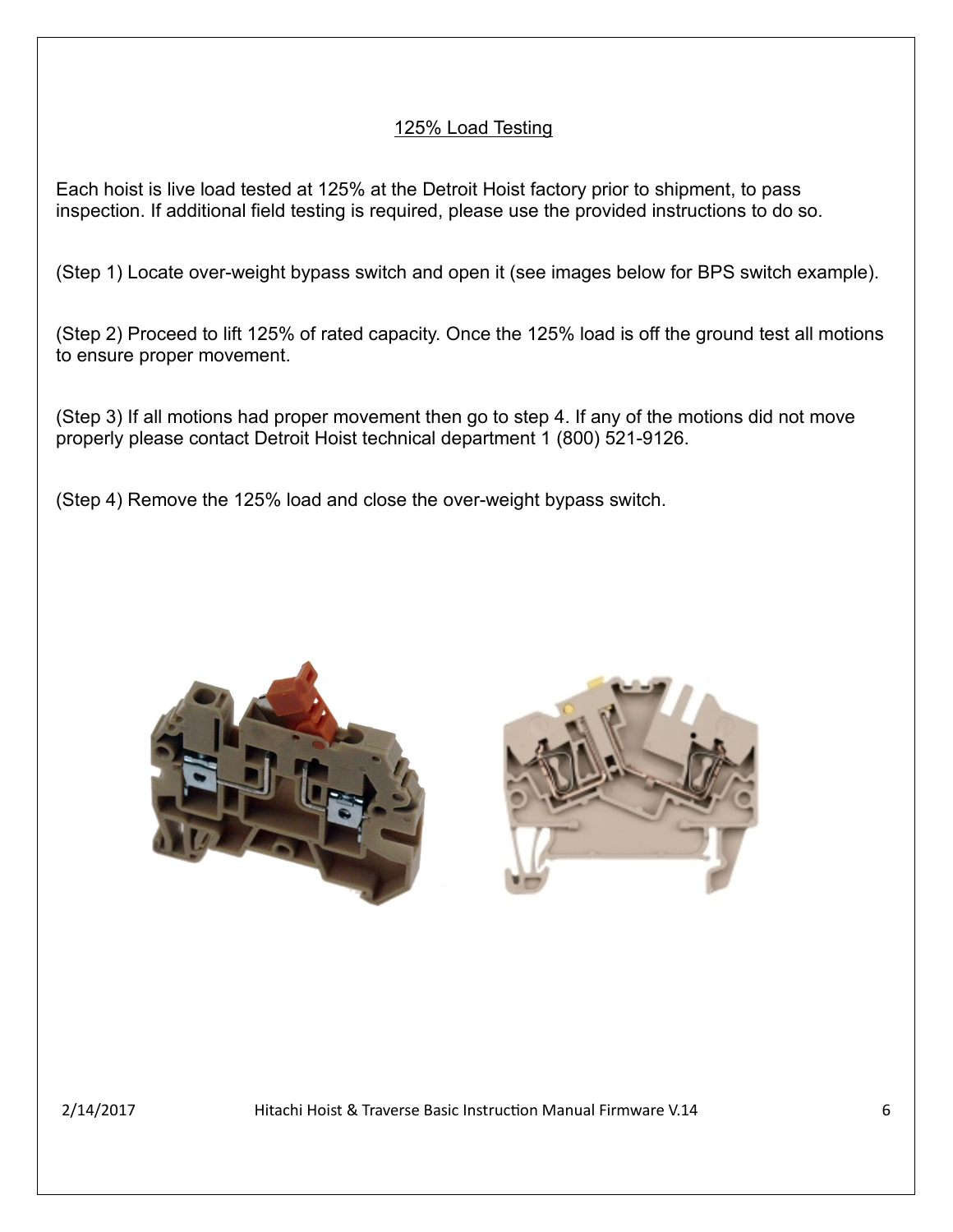# **Setting Hoist Over-weight**

| (Step 1) | - On the Hoist VFD navigate to parameter d002 – which displays the output current to<br>the motor.                                                                                                                                                                                               |
|----------|--------------------------------------------------------------------------------------------------------------------------------------------------------------------------------------------------------------------------------------------------------------------------------------------------|
| (Step 2) | - Locate the over-weight bypass switch located on the control panel (BPS) and open it.<br>This will ignore any over-weight signal given by the hoist VFD to the over-weight circuit.                                                                                                             |
| (Step 3) | - Lift 100% of the rated capacity in 1st speed and wait for the output current to become<br>stable, note that value and add 2%.                                                                                                                                                                  |
| (Step 4) | - Lift 100% of the rated load in 2nd speed and wait for the output current to become<br>stable, note that value and add 2%.                                                                                                                                                                      |
| (Step 5) | - On the Hoist VFD navigate to parameter C041 which is the over-weight current setting<br>for low speed and set the value to the value determined in step 3.                                                                                                                                     |
| (Step 6) | - On the Hoist VFD navigate to parameter C111 which is the over-weight current setting<br>for high speed and set the value to the value determined in step 4.                                                                                                                                    |
| (Step 7) | - Verify lifting 100% of the rated capacity in 1st and 2nd speed does not create an over-<br>weight condition.                                                                                                                                                                                   |
| (Step 8) | - If the over-weight trips you will need to determine if the trip is in low or high speed and<br>increment the value in the corresponding over-weight setting parameters. If the over-<br>weight trips due to inrush current increment parameter C130 to delay the over-weight<br>output signal. |
| (Step 9) | - After the over-weight setting have been successfully set close the over-weight bypass<br>switch located on the control panel (BPS).                                                                                                                                                            |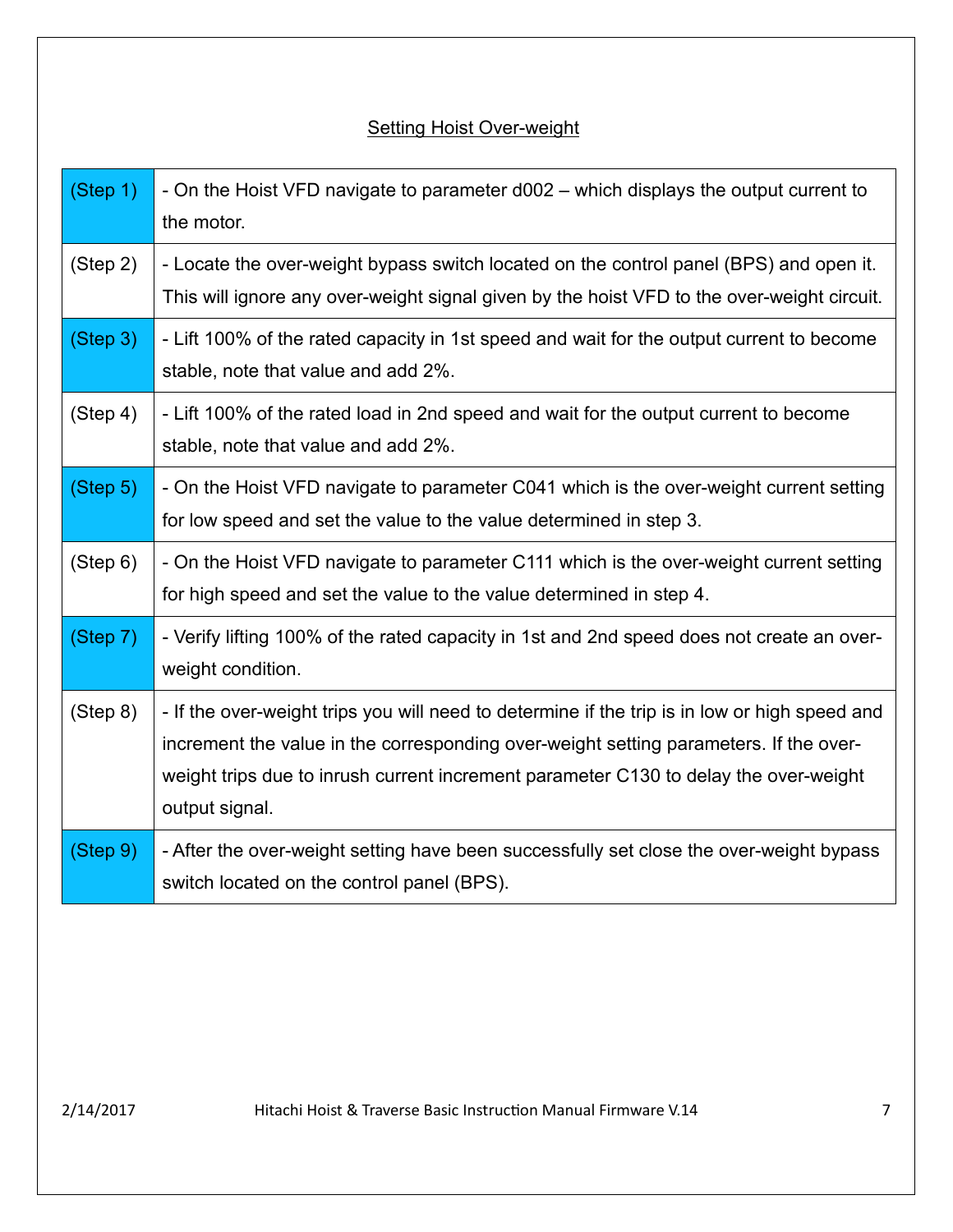#### Motor Overload Protection

The Hitachi VFD's have built in solid state motor overload protection which reacts up to 150% of max output current of the VFD. Please ensure that this parameter is set correctly to the application provided by the VFD.

Hoisting applications – B012 = 125% hoist Motor FLA

Traverse applications – B012 = 125% of the sum all connected motors FLA.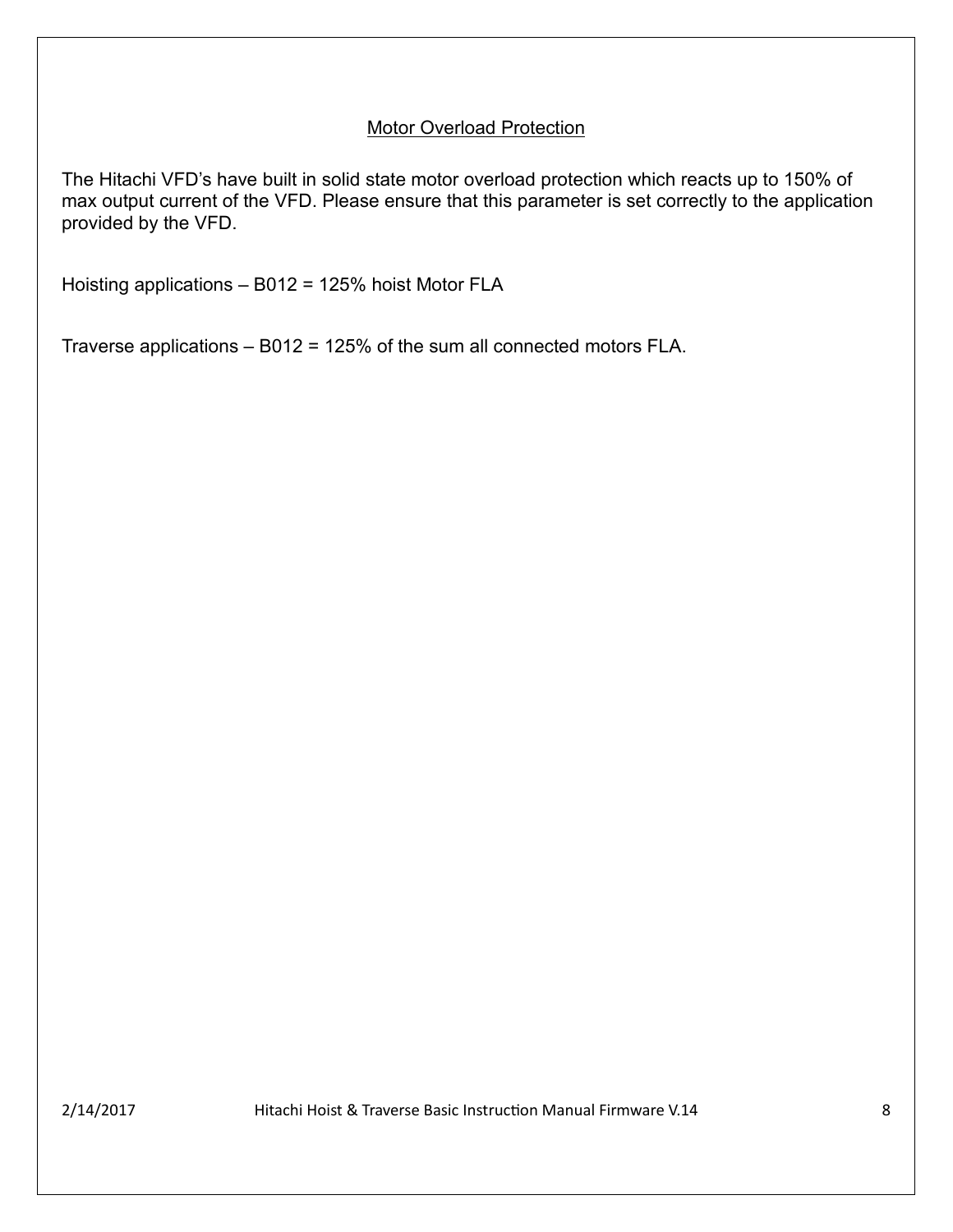# Acceleration & Deceleration Parameters

| <b>Standard Accel &amp; Decel Functions</b> | <b>VFD Parameter</b> |
|---------------------------------------------|----------------------|
| Acceleration Time (1)                       | F002                 |
| Deceleration Time (1)                       | F003                 |

The Hitachi VFD's features two-stage acceleration and deceleration ramps. This gives flexibility in the profile shape while running in the infinite variable method. This feature allows you to have more control in the accel and decel while transitioning your frequency. You can specify the frequency transition point, the point at which the standard acceleration (F002) or deceleration (F003) changes to the second acceleration (A092) or deceleration (A093).

Use the table below to configure the 2-Stage Accel & Decel feature.

| 2-Stage Accel & Decel Function              | <b>VFD Parameter</b>                          |
|---------------------------------------------|-----------------------------------------------|
| Acceleration Time (2)                       | A092                                          |
| Deceleration Time (2)                       | A093                                          |
| Select method to switch                     | A094                                          |
| to accel / decel (2) profile                | A094 = 00 will require the use of $C006 = 09$ |
|                                             | $A094 = 01$ will use transition frequency     |
| Accel (1) to Accel (2) frequency transition | A095                                          |
| Decel (1) to Decel (2) frequency transition | A096                                          |

*Note* – 2-Stage Accel & Decel settings will be disabled when Reverse Plugging Alternate Decel is enabled.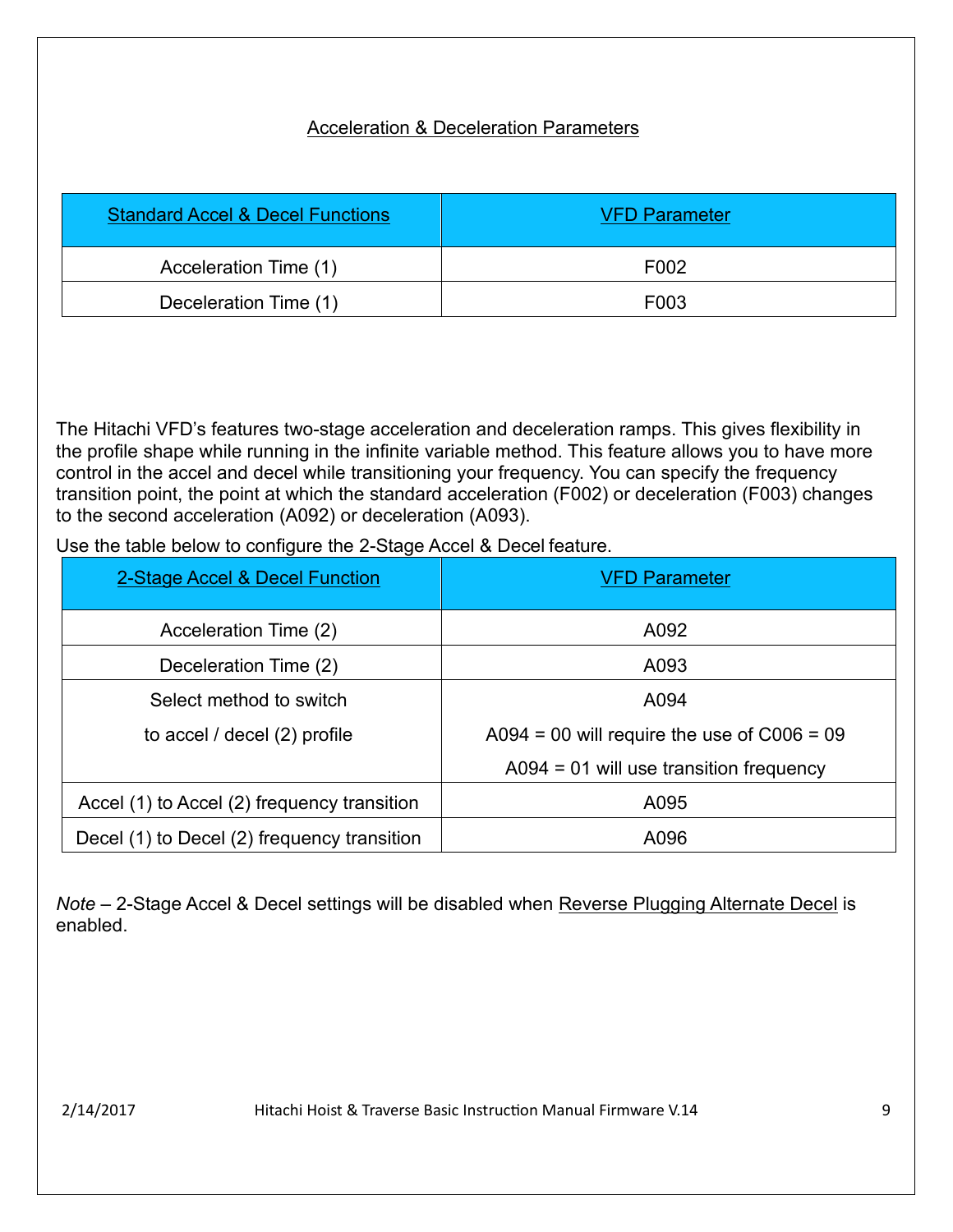## Reverse Plugging Alternate Deceleration

Reverse plugging alternate deceleration feature gives the ability to switch to a separate decel profile during reverse plugging until the motor direction equals the command direction.

When the Reverse Plugging Alternate Deceleration feature is enabled the 2-Stage accel and decel option is ignored.

Use the table below to configure the reverse plugging alternate deceleration feature.

| <b>Function</b>         | <b>VFD Parameter</b>                |
|-------------------------|-------------------------------------|
| Enable Feature          | $P109$ (0 = disabled / 1 = enabled) |
| Reverse Plug Decel Time | P <sub>110</sub> (see note)         |

*Note* – P110 are represented as a whole number. See example below to understand how to set the parameters.

Example: 3.50 seconds – P110 = 350

# Brakeless Reverse Plugging

\* Open Loop Only \*

Brakeless reverse plugging feature gives the ability to reverse direction without having the motor brake set and release during a reversal as long as the directional command is held.

Use the table below to configure the reverse plugging alternate deceleration feature.

| <b>Function</b>       | <b>VFD Parameter</b>                 |
|-----------------------|--------------------------------------|
| <b>Enable Feature</b> | $P108 (0 = disabeled / 1 = enabled)$ |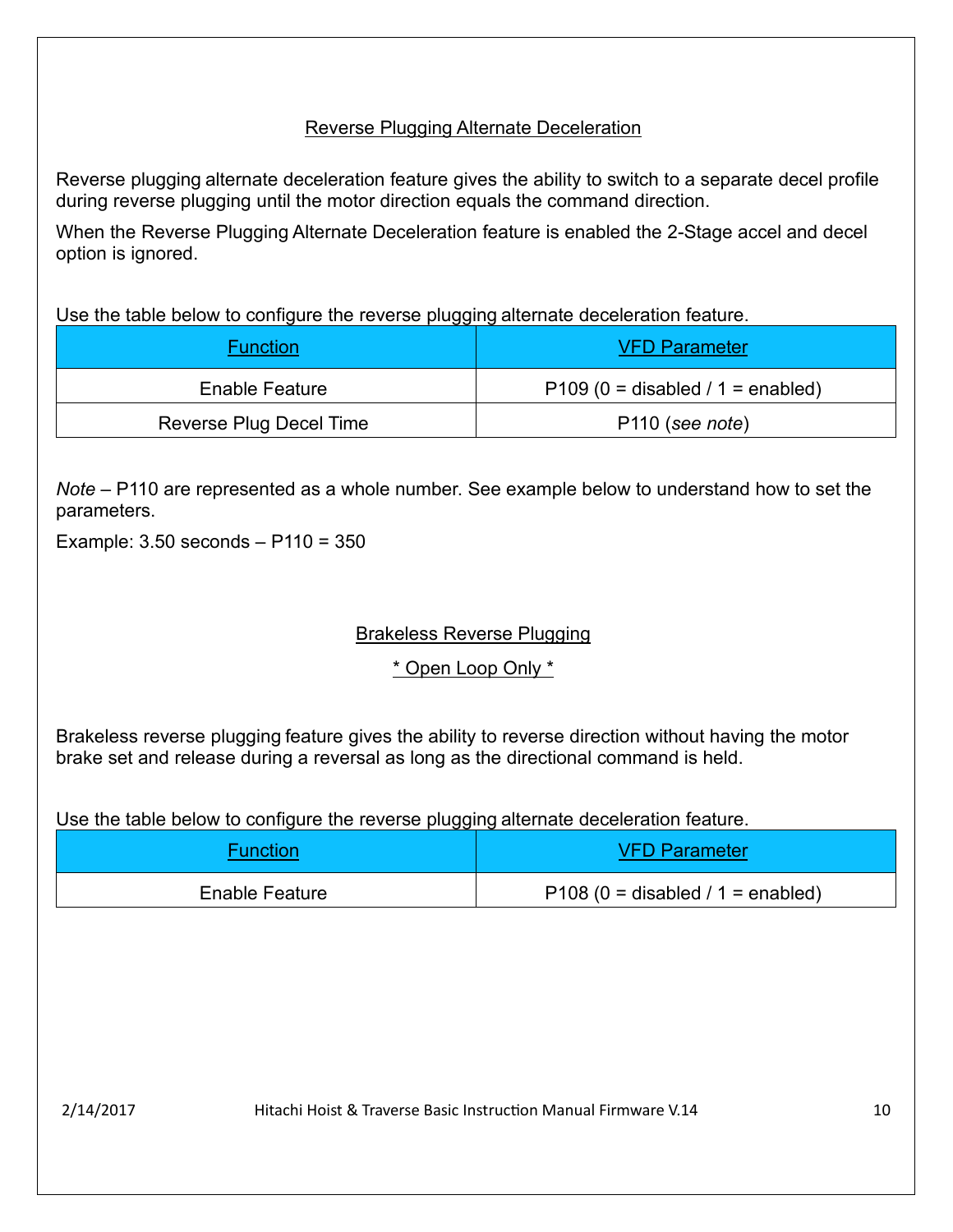#### Load Float

#### \* Closed Loop Hoist Only \*

Load float makes use of the encoder feedback to hold the load at zero speed without setting the motor brake. This allows for extremely precise movement of a load as well as eliminating motor brake wear by always setting the motor brake at zero speed.

Once the motor brake has been released and directional commands have been completely released the VFD will decelerate to zero speed and float the load for the set amount time in parameter P119. If a directional command is given before the load float timer has expired the load float timer will reset once the directional commands are released again.

Once the timer has expired the VFD will close the motor brake and start the End of Run Motor Brake Check. The load float timer is adjustable please use the example below to set the desired float time.

Example: 2.00 seconds - P119 = 200

#### Motor Brake Wait Delay

#### \* Closed Loop Hoist Only \*

In some cases a motor brake may react faster or slower when given the release or set command. To ensure the motor doesn't not run through the brake or prematurely slip during the End of Run Brake check the Motor Brake Delay parameter P118 has been introduced.

This delay will allow for the motor brake to fully release before accepting a frequency command as well as allowing the motor brake to fully set before starting the End of Run Motor Brake Check. Please use the example below to adjust the motor brake delay time.

Example: 0.3 seconds – P118 = 30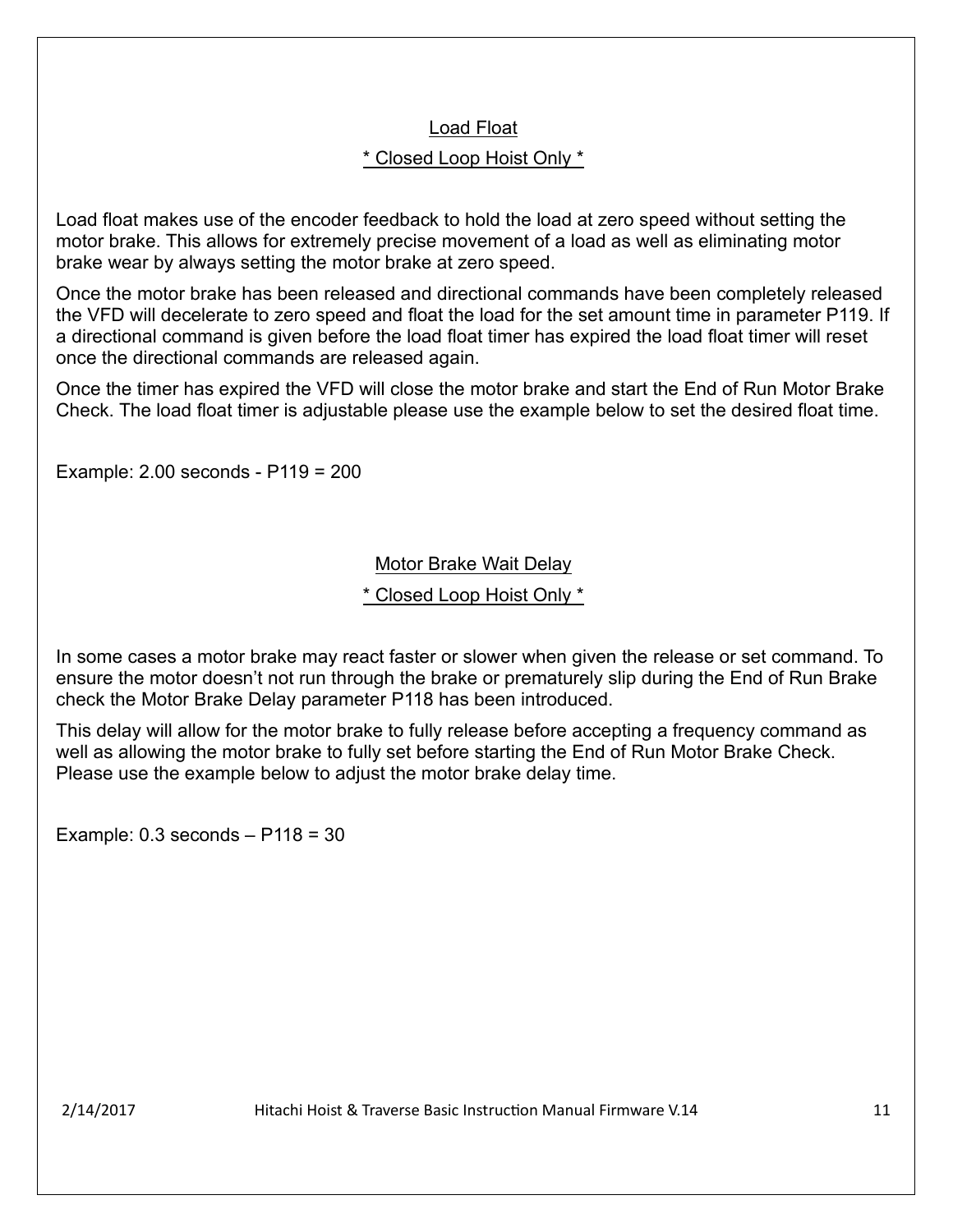## **Start of Run Motor Check**

\* Closed Loop Hoist Only \*

*Motor & Brake Torque Proving*

The Start of Run Motor Check is designed to check the motor brake and the motor torque at the beginning of each lift. The VFD will apply the required amount of output torque to reach the motor brake test toque in parameter P121. Once the VFD has reached the motor brake test torque, the VFD will hold torque for the amount time determined in parameter P122. After the time has expired the VFD will release the motor brake wait until the Motor Brake Delay timer has expired before setting the frequency command.

During the entire Start of Run Motor Check the VFD will check for movement from the motor encoder as well as check to make sure the motor has produced sufficient torque.

If movement is detected the VFD will cancel the run command and lock out directional commands for 2 seconds and will also increment the brake slip counter parameter P129 by 1. If the brake slip counter exceeds 2 counts the VFD will trip with an E50 error and turn on the fault condition signal output terminal 13.

If the motor fails to generate sufficient torque during the Start of Run Motor Check the VFD will trip with an E51 error code and turn on the fault condition signal output terminal 13.

| <b>Function</b>                  | <b>VFD Parameter</b>                 |
|----------------------------------|--------------------------------------|
| Enable Feature                   | P120 ( $0 =$ disabled / 1 = enabled) |
| Motor Brake Test Torque          | P <sub>121</sub> (see note)          |
| <b>Motor Brake Test Time</b>     | P <sub>122</sub> (see note)          |
| Motor Brake Slip Detection Level | P123 (Please Contact Detroit Hoist)  |
| Motor FLA                        | P <sub>108</sub> (see note)          |

*Note* – P121 & P122 are represented as a whole number. See example below to understand how to set the parameters.

Example P121: 125% Torque = 125

Example P122: 0.3 seconds = 30 (Do not set the test time lower than 20 or motor brake slip may not be detected.)

Example P108: 14.61amps = 146

2/14/2017 Hitachi Hoist & Traverse Basic Instruc�on Manual Firmware V.14 12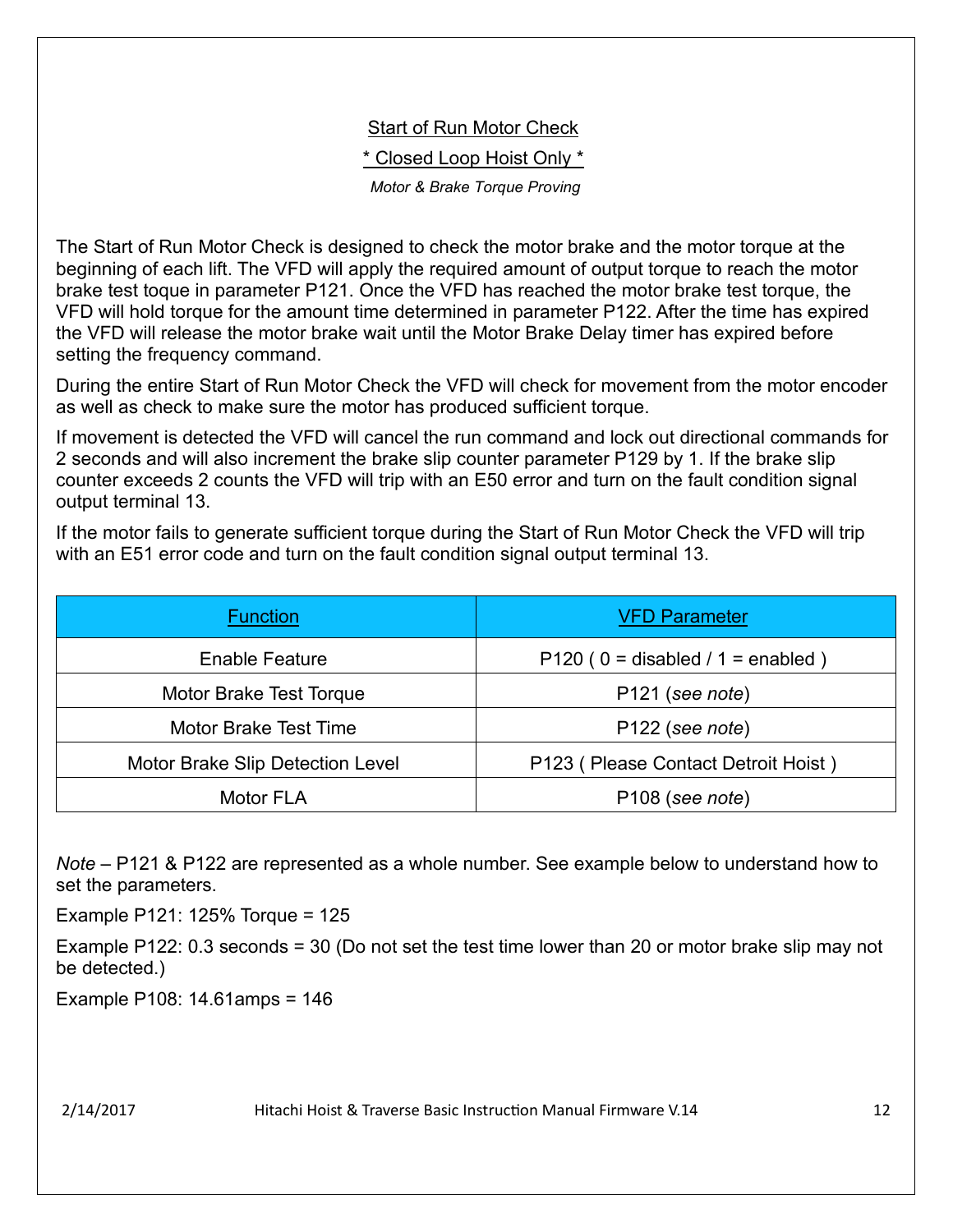#### End of Run Motor Brake Check

\* Closed Loop Hoist Only \*

*Brake Torque Proving*

The End of Run Motor Check will check for motor brake slip at the end of each lift cycle. Once the load float timer has expired the VFD will lockout the directional commands. The VFD will then set the motor brake and wait until the Motor Brake Delay timer has expired. Once the Motor Brake Delay timer has expired the VFD will start controllably reducing the motor torque to 0%. While the VFD is controllably reducing the motor torque the VFD is checking for movement from the motor encoder.

If movement is detected during the End of Run Motor Brake Check the VFD will restore full torque to the motor and will turn on the fault condition signal from output terminal 13. The forward direction and high speed commands will be locked out, and only the reverse direction will be enabled. The VFD will wait until a reverse command is given and then will proceed to lower the load in low speed while the reverse command is on. If the reverse command is removed the VFD will start the End of Run Motor Brake Check again.

Once the load is safely on the ground and the End of Run Motor Brake Check passes then the VFD will restore all directional and speed commands and turn off the fault condition signal output terminal 13.

| Function                         | <b>VFD Parameter</b>                 |
|----------------------------------|--------------------------------------|
| Enable Feature                   | P124 ( $0 =$ disabled / 1 = enabled) |
| Motor Brake Slip Detection Level | P125 (Please Contact Detroit Hoist)  |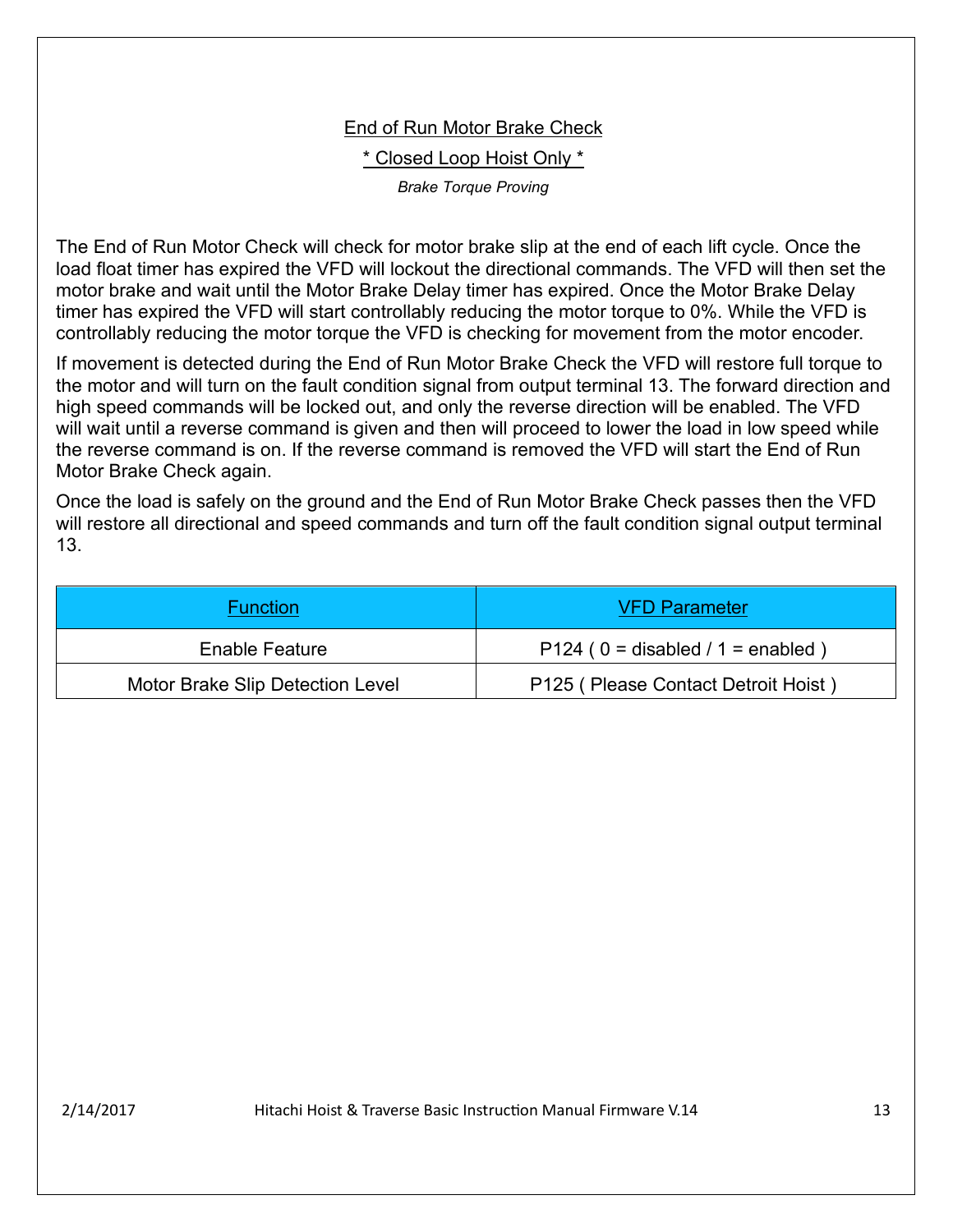## Auto Speed

# \* Closed Loop Hoist \*

The Auto Speed feature will automatically increase the high speed frequency to the frequency value of P104 when the forward driving torque % at the high speed frequency is less than the Auto Speed output torque % threshold set in P111. The output current must not exceed the motor FLA and or the VFD FLA while in Auto Speed and the output torque must not exceed 150%. (Warning do not set the Auto Speed frequency above 90.0 Hz) Normal setting for P111 is 40

Use the table below to configure the Auto Speed feature.

| <b>Function</b>                    | <b>VFD Parameter</b>                           |
|------------------------------------|------------------------------------------------|
| Enable Feature /                   | $P111 (0 = disabled)$                          |
| Auto Speed Output Torque Threshold | $P111 > 0$ = The Auto Speed torque threshold % |
| <b>Auto Speed Frequency</b>        | P <sub>104</sub>                               |

*Note* – P104 & P111 are represented as a whole number, see example below to understand how to set the parameters.

Example1:  $40\%$  Torque – P111 =  $40$  (Do not set this value above 50)

Example2:  $90.00$  Hz  $-$  P104 =  $9000$  (Do not set this value above  $9000$ )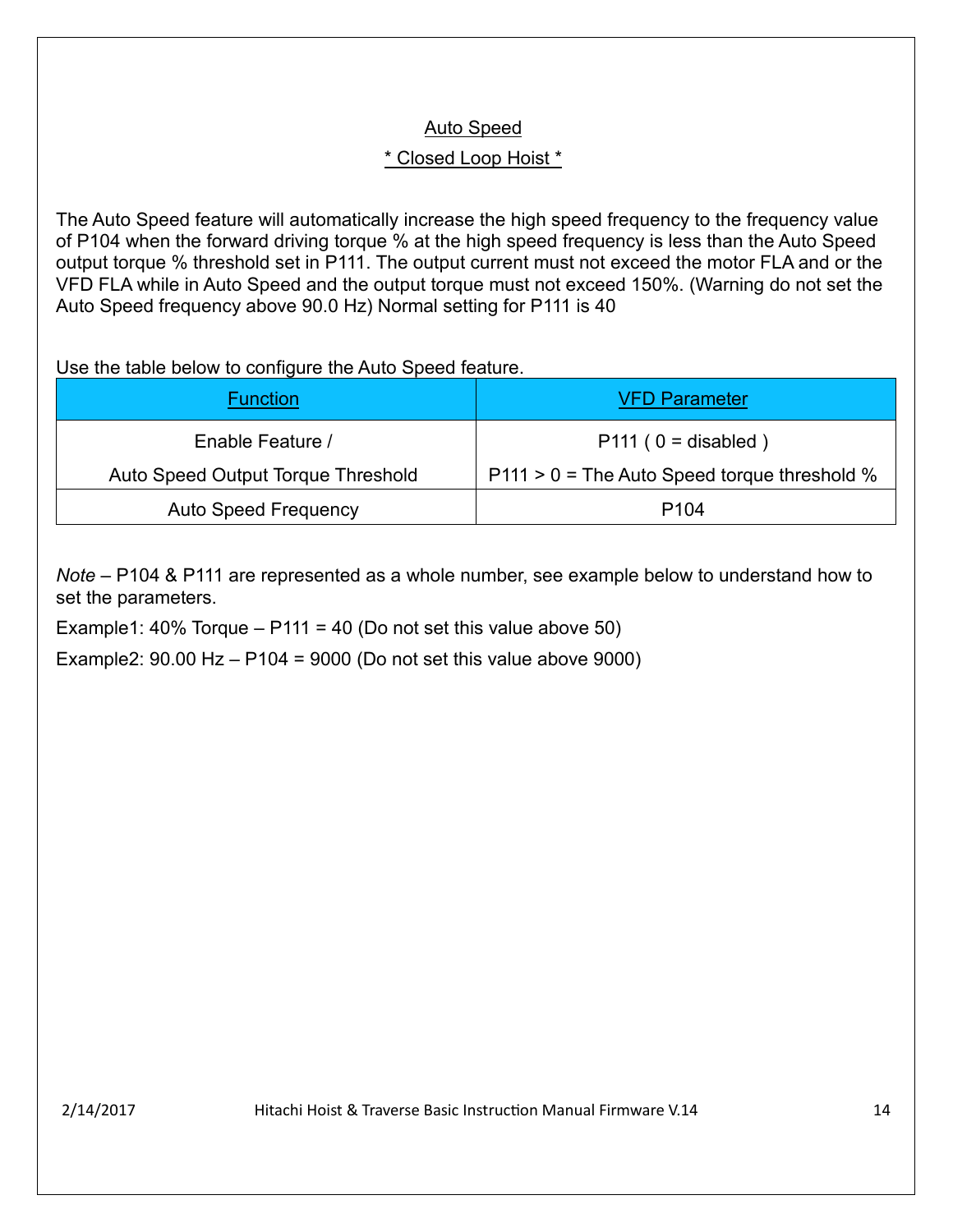# Auto Speed

# \* Open Loop Hoist \*

The Auto Speed feature will automatically increase the high speed frequency to the frequency value of P104 when the forward driving output current % at the high speed frequency is less than the Auto Speed output current % threshold set in P111. The output current must not exceed the motor FLA and or the VFD FLA while in Auto Speed (Warning do not set the Auto Speed frequency above 90.0 Hz) Normal setting for P111 is 500

Use the table below to configure the Auto Speed feature.

| <b>Function</b>                     | <b>VFD Parameter</b>                               |
|-------------------------------------|----------------------------------------------------|
| Enable Feature /                    | $P111 (0 = disabled)$                              |
| Auto Speed Output Current Threshold | $P111 > 0$ = The Auto Speed Current<br>threshold % |
| <b>Auto Speed Frequency</b>         | P <sub>104</sub>                                   |

*Note* – P104 & P111 are represented as a whole number, see example below to understand how to set the parameters.

Example1: 50% of the rated FLA output of the VFD – P111 = 500 (Do not set this value above 600) Example2:  $90.00$  Hz  $-$  P104 =  $9000$  (Do not set this value above  $9000$ )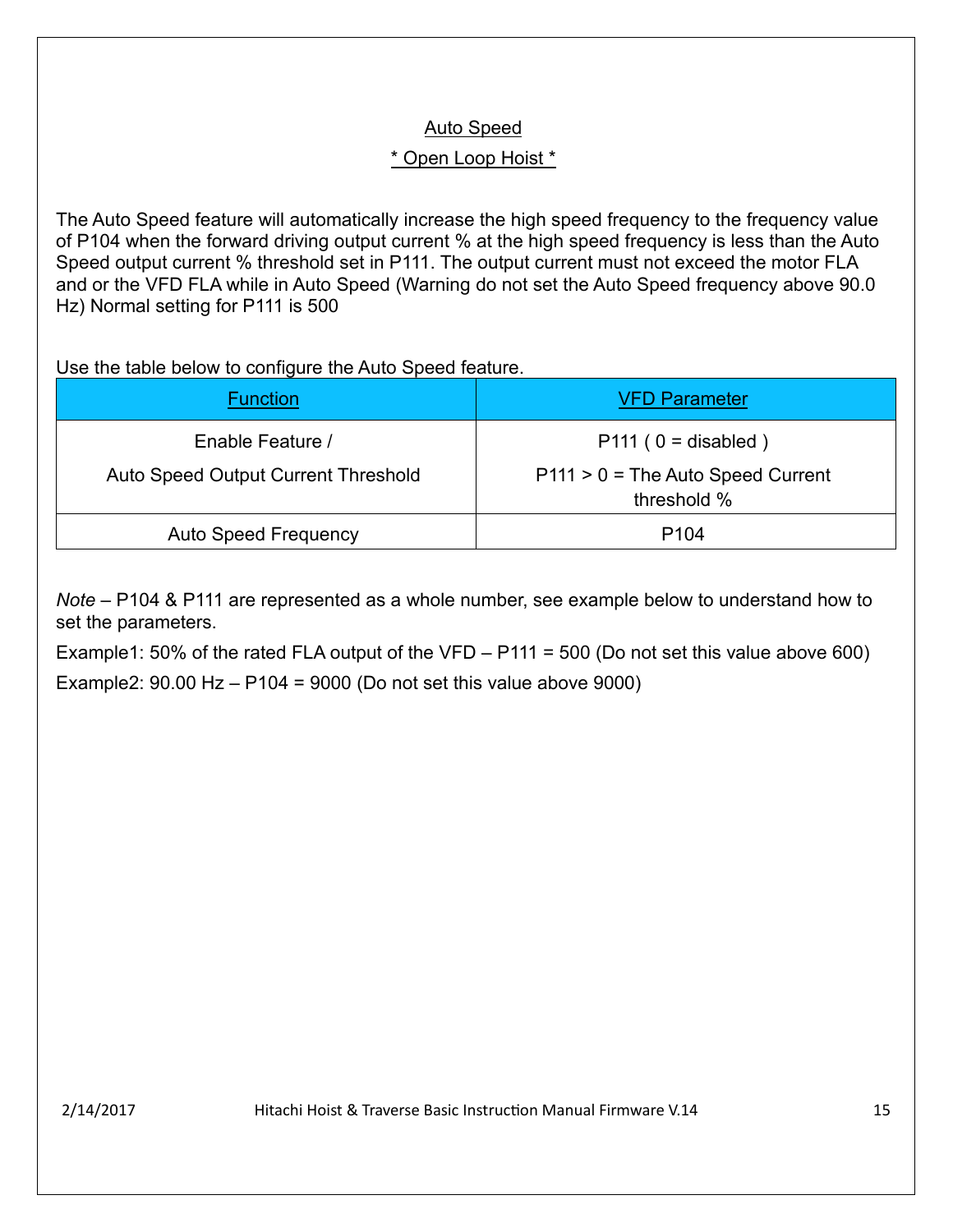## VFD Monitor Parameters

This is a listing of the most common monitor parameters. To see all monitor parameters please use the Hitachi reference manual provided with the VFD.

| <b>Monitor Parameter</b> | <b>Monitor Description</b>           |
|--------------------------|--------------------------------------|
| d001                     | Output frequency                     |
| d002                     | Output current                       |
| d003                     | <b>Rotation direction</b>            |
| d005                     | Digital input terminal status        |
| d006                     | Digital output terminal status       |
| d008                     | Actual output frequency from Encoder |
| d012                     | Output torque                        |
| d013                     | Output voltage                       |
| d014                     | Input power kW                       |
| d015                     | Watt-hour monitor                    |
| d016                     | <b>RUN</b> time                      |
| d017                     | Power on time                        |
| d024                     | <b>Firmware Version</b>              |
| d027                     | Zero Speed Indication                |
| d080-d086                | <b>Trip history</b>                  |
| d102                     | DC buss voltage                      |
| d <sub>103</sub>         | Dynamic braking usage %              |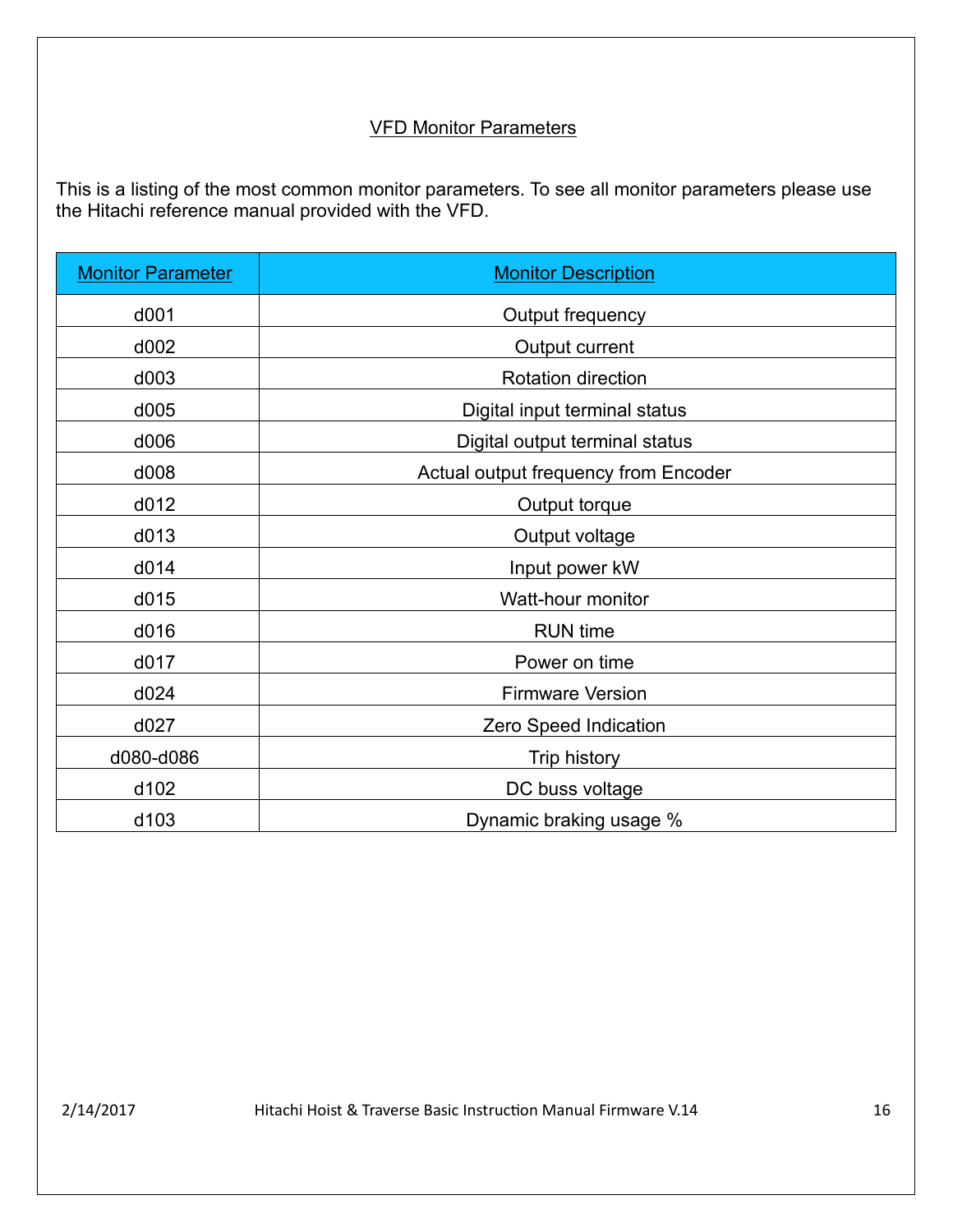## Troubleshooting Common VFD Error Codes

This is a listing of the most common error codes. For a complete listing of all error codes please refer to the Hitachi reference manual provided with the VFD.

| <b>Error Code</b> | <b>Error Name</b>                       | <b>Causes</b>                                                                                   |
|-------------------|-----------------------------------------|-------------------------------------------------------------------------------------------------|
| E01               | <b>Overcurrent During</b>               | The VFD has detected excessive current so the                                                   |
|                   | <b>Constant Speed</b>                   | inverter output is turned off, caused by the motor being                                        |
|                   |                                         | constrained or suddenly accelerated or decelerated.                                             |
| E02               | <b>Overcurrent During Decel</b>         |                                                                                                 |
| E03               | <b>Overcurrent During Accel</b>         |                                                                                                 |
| E04               | <b>Overcurrent During Other</b>         |                                                                                                 |
| E05               | <b>Overload Protection</b>              | The VFD has detected a motor overload on the internal                                           |
|                   |                                         | electronic thermal protection circuit (B012) which is set                                       |
|                   |                                         | for 125% of the FLA on the motor.                                                               |
| E06               | <b>Braking Resistor</b>                 | The allowable dynamic braking usage ratio B090 has                                              |
|                   | <b>Overload Protection</b>              | been reached.                                                                                   |
| E07               | Over voltage                            | When the DC bus voltage exceeds a threshold, due to                                             |
|                   |                                         | regenerative energy from the motor.                                                             |
| E09               | <b>Under Voltage</b>                    | If the input voltage drops, the VFD cannot function                                             |
|                   |                                         | normally. It will trip when the DC bus voltage drops                                            |
|                   |                                         | below a specified voltage.                                                                      |
| E14               | <b>Ground Fault</b>                     | The VFD detected a ground fault between the motor                                               |
|                   |                                         | and VFD output circuit on power up.                                                             |
| E16               | Instantaneous power<br>failure          | If an instantaneous power failure lasts 15 ms or more,                                          |
|                   |                                         | the inverter will shut off its output.                                                          |
| E23               | <b>Communication Error</b>              | A communication error between the CPU and gate                                                  |
|                   |                                         | array. Check ribbon cable between top and bottom                                                |
|                   |                                         | boards.                                                                                         |
| E30               | <b>IGBT Error</b>                       | The VFD detects an instantaneous overcurrent, main                                              |
|                   |                                         | circuit temperature is abnormal or the main circuit                                             |
|                   |                                         | element drive power drops, it will trip. Check motor and                                        |
|                   |                                         | VFD for shorts to ground.                                                                       |
| E38               | <b>Low Speed Overload</b><br>Protection | If overload occurs during the motor                                                             |
|                   |                                         | operation at a very low speed at 0.2 Hz or                                                      |
|                   |                                         | less, the electronic thermal protection circuit<br>in the inverter will detect the overload and |
|                   |                                         |                                                                                                 |
|                   |                                         | shut off the inverter output                                                                    |

2/14/2017 Hitachi Hoist & Traverse Basic Instruction Manual Firmware V.14 17